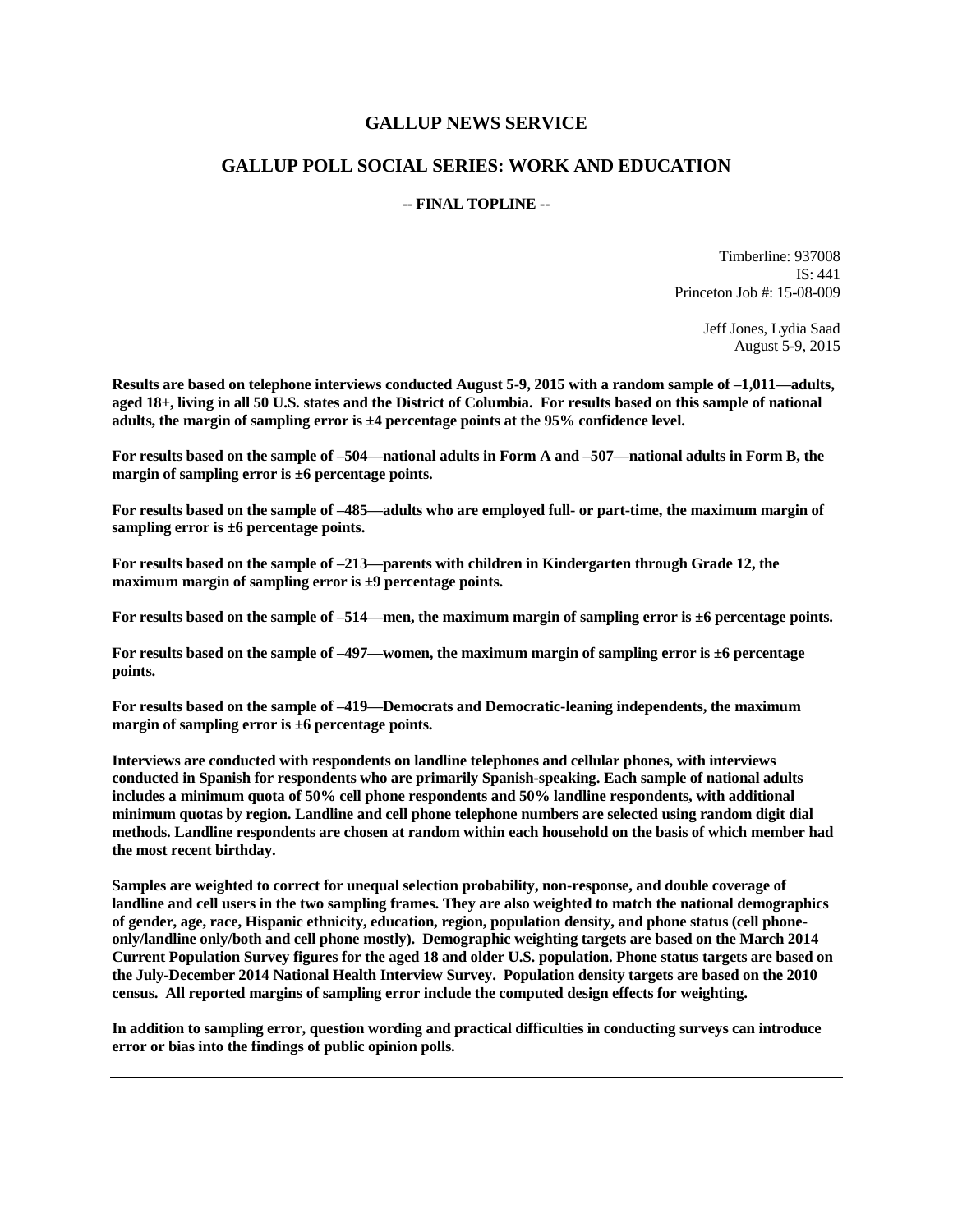6. Do you approve or disapprove of the way Barack Obama is handling -- [RANDOM ORDER]?

| 2015 Aug 5-9<br>(sorted by "approve") | Approve | Disapprove |
|---------------------------------------|---------|------------|
| Race relations                        | 46      | 50         |
| Education                             | 44      | 49         |
| Climate change                        | 44      | 42         |
| The economy                           | 41      | 56         |
| Terrorism                             | 41      | 55         |
| Foreign affairs                       | 39      | 55         |
| Immigration                           | 36      | 61         |
| The situation in Iran                 | 33      | 55         |

*Q.6 (Obama approval on issues) continued on next page*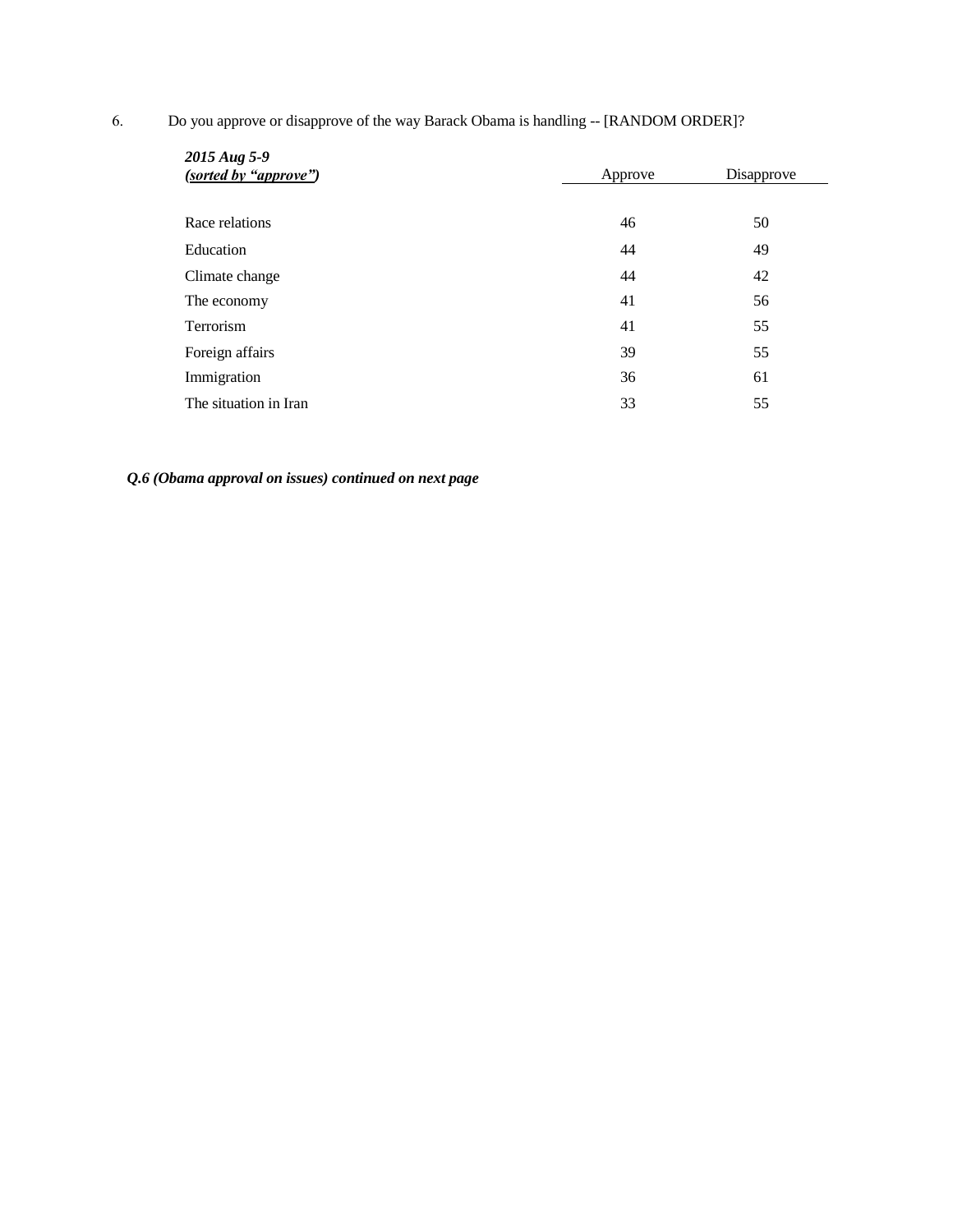### **TREND RESULTS**

### **A. The economy**

|                   | Approve | Disapprove | No opinion                                      |
|-------------------|---------|------------|-------------------------------------------------|
| 2015 Aug 5-9      | 41      | 56         | $\overline{2}$                                  |
| 2015 Feb 8-11     | 43      | 54         | 3                                               |
| 2014 Nov 6-9      | 33      | 63         | $\overline{4}$                                  |
| 2014 Aug 7-10     | 35      | 61         | $\overline{4}$                                  |
| 2014 Jun 5-8      | 34      | 64         |                                                 |
| 2014 Feb 6-9      | 41      | 54         | $\begin{array}{c}\n25 \\ 32 \\ 23\n\end{array}$ |
| 2013 Nov 7-10     | 39      | 58         |                                                 |
| 2013 Sep 5-8      | 42      | 56         |                                                 |
| 2013 Aug 7-11     | 35      | 62         |                                                 |
| 2013 Jun 1-4      | 42      | 56         | $\overline{c}$                                  |
| 2013 Feb 7-10     | 39      | 60         | $\,1\,$                                         |
| 2012 Nov 15-18    | 44      | 52         | $\mathfrak{Z}$                                  |
| 2012 Nov 3-4      | 45      | 53         | $\overline{2}$                                  |
| 2012 Aug 9-12     | 36      | 60         | $\overline{4}$                                  |
| 2012 Feb 2-5      | 38      | 59         | 3                                               |
| 2011 Nov 3-6      | 30      | 67         | $\overline{\mathbf{3}}$                         |
| 2011 Aug 11-14    | 26      | 71         | $3333$<br>$3323$                                |
| 2011 May 12-15    | 37      | 60         |                                                 |
| 2011 Mar 25-27    | 39      | 58         |                                                 |
| 2011 Feb 2-5      | 37      | 60         |                                                 |
| 2010 Nov 19-21    | 35      | 63         |                                                 |
| 2010 Aug 5-8      | 38      | 59         |                                                 |
| 2010 Jul 27-Aug 1 | 39      | 59         | $\overline{c}$                                  |
| 2010 Mar 26-28    | 37      | 61         | $\frac{2}{3}$                                   |
| 2010 Feb 1-3      | 36      | 61         |                                                 |
| 2010 Jan 8-10     | 40      | 56         | $\overline{\mathbf{3}}$                         |
| 2009 Nov 20-22    | 44      | 53         | $\overline{3}$                                  |
| 2009 Sep 11-13    | 46      | 51         | $\overline{c}$                                  |
| 2009 Aug 6-9      | 48      | 49         | $\overline{3}$                                  |
| 2009 Jul 17-19    | 47      | 49         | $\overline{4}$                                  |
| 2009 May 29-31    | 55      | 42         | 3                                               |
| 2009 Mar 27-29    | 56      | 39         | $\overline{5}$                                  |
| 2009 Feb 9-12     | 59      | 30         | 11                                              |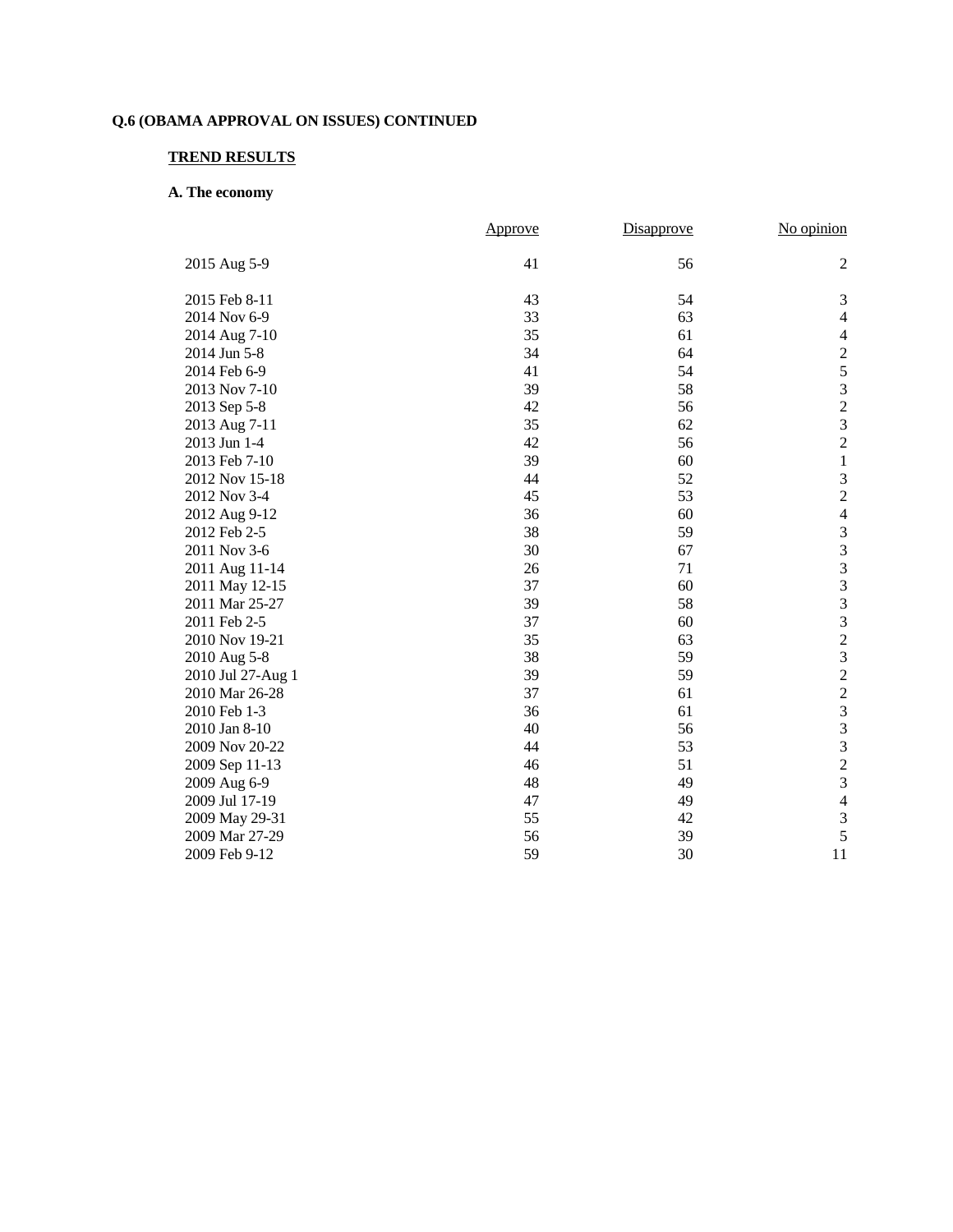# **B. Foreign affairs**

|                | <b>Approve</b> | Disapprove | No opinion       |
|----------------|----------------|------------|------------------|
| 2015 Aug 5-9   | 39             | 55         | 6                |
| 2015 Feb 8-11  | 36             | 59         | 5                |
| 2014 Nov 6-9   | 31             | 63         | $\sqrt{6}$       |
| 2014 Aug 7-10  | 36             | 58         | 6                |
| 2014 Jun 5-8   | 32             | 62         | 6                |
| 2014 Feb 6-9   | 40             | 50         | 10               |
| 2013 Nov 7-10  | 39             | 53         | $\,8\,$          |
| 2013 Sep 5-8   | 42             | 54         | $\overline{4}$   |
| 2013 Aug 7-11  | 40             | 53         | $\boldsymbol{7}$ |
| 2013 Jun 1-4   | 43             | 52         | 5                |
| 2013 Feb 7-10  | 46             | 48         | 6                |
| 2012 Nov 15-18 | 47             | 46         | $\,$ 8 $\,$      |
| 2012 Nov 3-4   | 49             | 46         | 5                |
| 2012 Aug 9-12  | 48             | 45         | $\boldsymbol{8}$ |
| 2012 Feb 2-5   | 48             | 46         | $\sqrt{6}$       |
| 2011 Nov 3-6   | 49             | 44         | $\boldsymbol{7}$ |
| 2011 Aug 11-14 | 42             | 51         | $\boldsymbol{6}$ |
| 2011 May 12-15 | 51             | 43         | $\overline{7}$   |
| 2011 Mar 25-27 | 46             | 47         | $\sqrt{6}$       |
| 2011 Feb 2-5   | 48             | 45         | $\boldsymbol{7}$ |
| 2010 Nov 19-21 | 45             | 49         | $\sqrt{6}$       |
| 2010 Aug 5-8   | 44             | 48         | $\,8\,$          |
| 2010 Mar 26-28 | 48             | 46         | 6                |
| 2010 Feb 1-3   | 51             | 44         | 5                |
| 2010 Jan 8-10  | 47             | 47         | 6                |
| 2009 Aug 6-9   | 53             | 40         | $\,8\,$          |
| 2009 Jul 17-19 | 57             | 38         | 6                |
| 2009 May 29-31 | 59             | 32         | $\,8\,$          |
| 2009 Mar 27-29 | 61             | 28         | 10               |
| 2009 Feb 9-12  | 54             | 22         | 24               |

## **C. Education**

|                | Approve | Disapprove | No opinion |
|----------------|---------|------------|------------|
| 2015 Aug 5-9   | 44      | 49         |            |
| 2014 Aug 7-10  | 48      | 43         | 9          |
| 2013 Aug 7-11  | 49      | 45         | 6          |
| 2012 Aug 9-12  | 49      | 43         | 8          |
| 2011 Aug 11-14 | 41      | 50         | 9          |
| 2010 Aug 5-8   | 49      | 40         | 11         |
| 2010 Feb 1-3   | 54      | 36         | 10         |
| 2009 Aug 6-9   | 53      | 30         | 17         |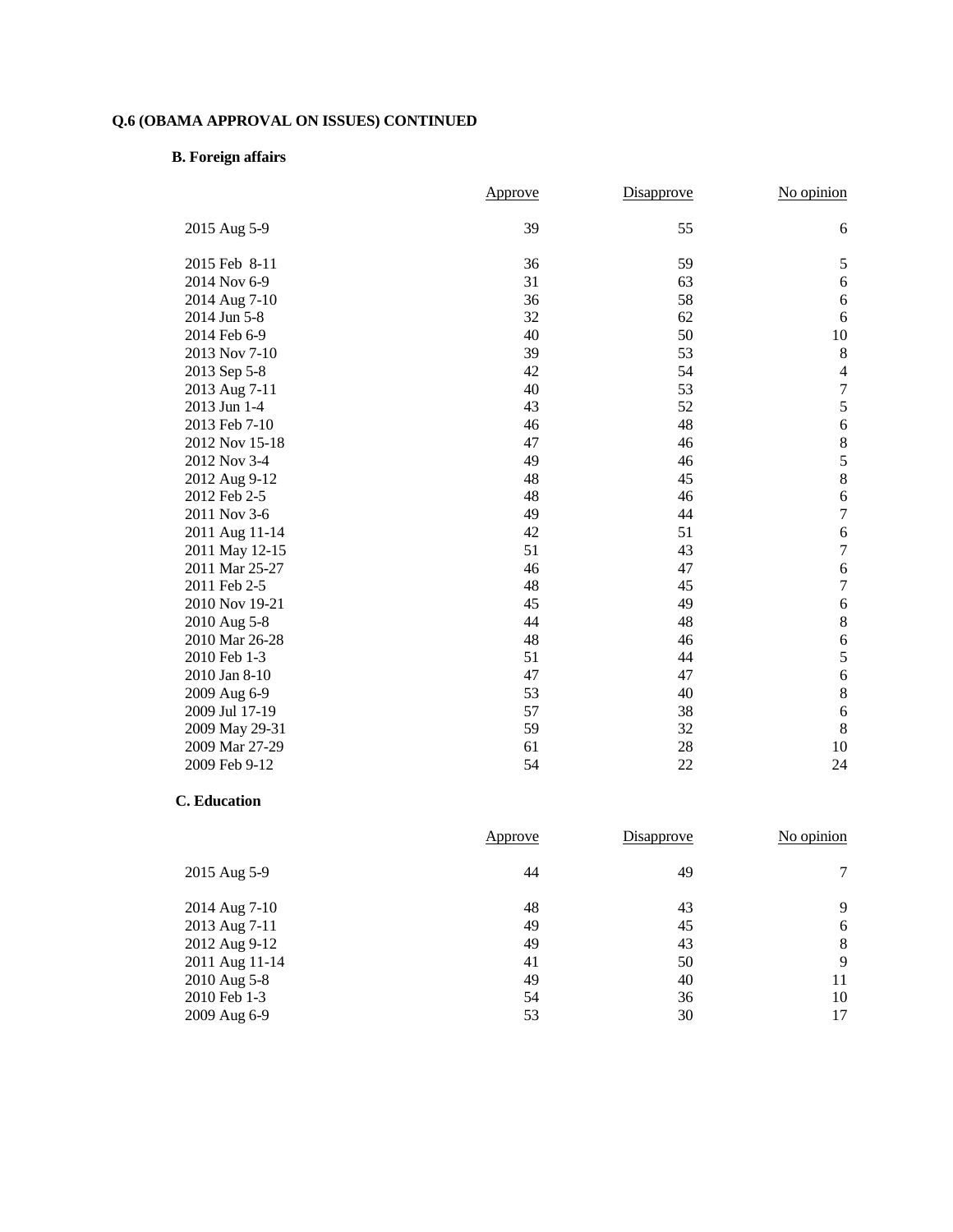### **D. Immigration**

|                | Approve | Disapprove | No opinion     |
|----------------|---------|------------|----------------|
| 2015 Aug 5-9   | 36      | 61         | 4              |
| 2014 Aug 7-10  | 32      | 62         | 6              |
| 2014 Jun 5-8   | 31      | 65         | $\overline{4}$ |
| 2013 Aug 7-11  | 39      | 55         | 6              |
| 2013 Jun 1-4   | 40      | 55         | 6              |
| 2013 Feb 7-10  | 46      | 48         | 6              |
| 2012 Aug 9-12  | 38      | 54         | 8              |
| 2011 May 12-15 | 37      | 55         | 8              |
| 2010 Aug 5-8   | 29      | 62         | 8              |

#### **E. Terrorism**

|                | Approve | <b>Disapprove</b> | No opinion     |
|----------------|---------|-------------------|----------------|
| 2015 Aug 5-9   | 41      | 55                | $\overline{4}$ |
| 2014 Jun 5-8   | 42      | 56                | 2              |
| 2013 Aug 7-11  | 50      | 45                | 5              |
| 2013 Jun 1-4   | 53      | 43                | 3              |
| 2012 Aug 9-12  | 58      | 35                | 7              |
| 2011 Nov 3-6   | 63      | 31                | 6              |
| 2011 Aug 11-14 | 53      | 40                | 6              |
| 2011 May 12-15 | 63      | 33                | 3              |
| 2010 Aug 5-8   | 48      | 45                | 7              |
| 2010 Feb 1-3   | 48      | 49                | 3              |
| 2010 Jan 8-10  | 49      | 46                | 5              |
| 2009 Nov 20-22 | 45      | 47                | 8              |
| 2009 May 29-31 | 55      | 37                | 8              |

### **F. Race relations**

|                                    | Approve  | <b>Disapprove</b> | No opinion |
|------------------------------------|----------|-------------------|------------|
| 2015 Aug 5-9                       | 46       | 50                | 4          |
| 2013 Aug 7-11<br>2010 Jul 27-Aug 1 | 51<br>52 | 41<br>38          | 8<br>10    |

# **G. The situation in Iran**

|              | Approve | <b>Disapprove</b> | No opinion |
|--------------|---------|-------------------|------------|
| 2015 Aug 5-9 | 33      | 55                | 12         |
| 2010 Feb 1-3 | 42      | 50                | 8          |